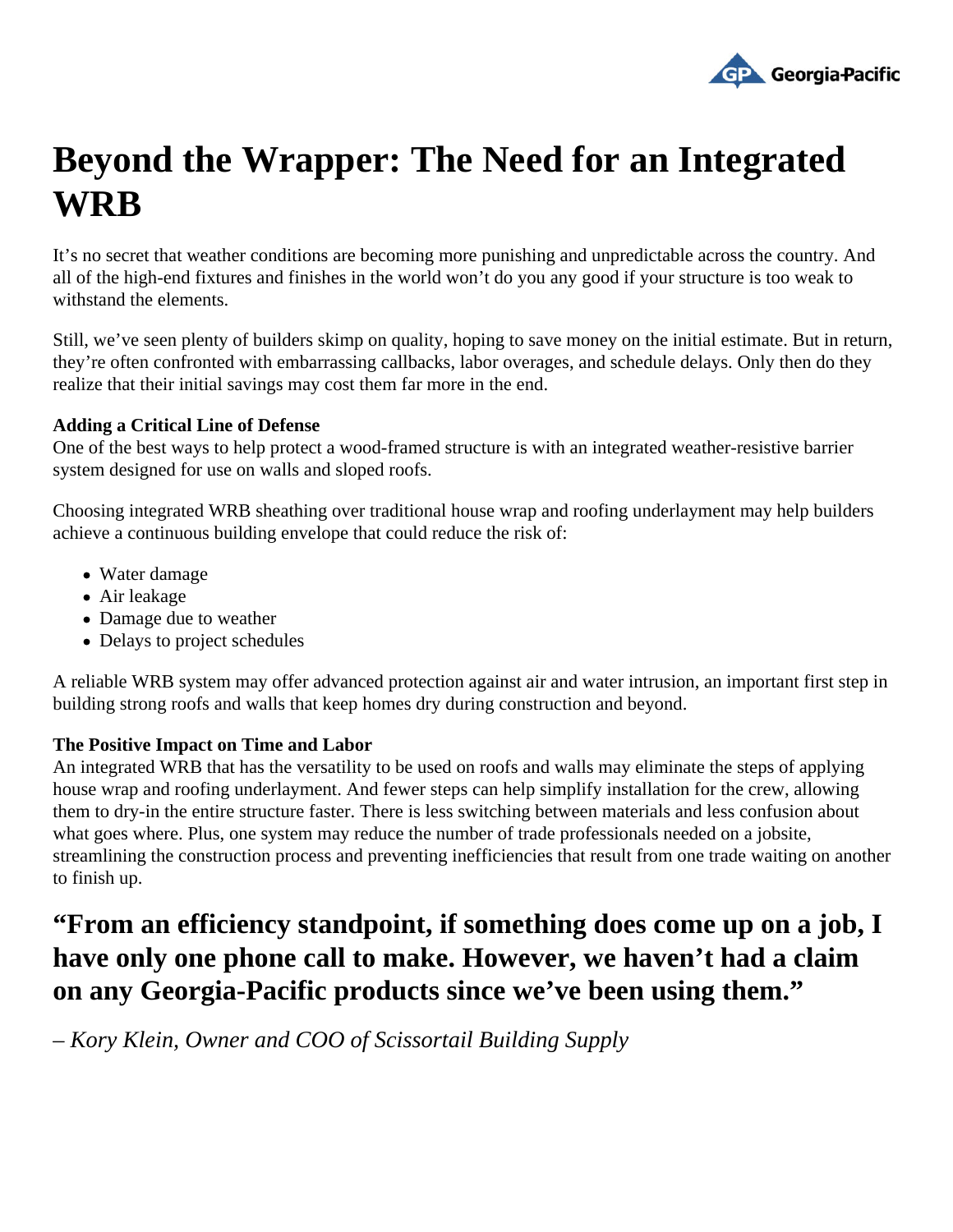As if the value added to the structure wasn't enough, the time and labor savings can provide even more incentive for builders to choose a WRB over cheaper methods. Crews may have an easier time installing the system, helping reduce worry about the material tearing or blowing off.

An Integrated WRB from the Partner Builders Trust

Builders can't control Mother Nature. But they can control which products they use when their homes, their investments and their reputations are up against the elements.

To help protect residential and multifamily properties better, Georgia-Pacific developed ForceField® Weather Barrier System, an integrated WRB system for wood-framed projects that contributes to a high-performance, more energy-efficient building envelope.

Durable and versatile, ForceField Weather Barrier System can be applied to walls and sloped roofs, helping reduce the risk of water damage and minimizing air leakage across the structure. The system starts with ForceField® Panels, engineered structural sheathing with an enhanced overlay. Then, seams and joints are sealed with advanced accessories like ForceField® Seam Tape Plus on walls and ForceField® Premium Tap on roofs[. Learn more about the system he](https://buildgp.com/forcefield/)re.

All ForceField Panels and Accessories that are a part of the original building envelope are covered under a limited, transferrable warranty. Where additional flashing treatments and transitions to alternative building materials may be needed, ForceField Weather Barrier System also works hand-in-hand with other Georgia-Pacific products to complete a continuous WRB.

With ForceField Weather Barrier System in place, the forecast becomes an afterthought and builders can trust their homes will stand strong against air and water intrusion.